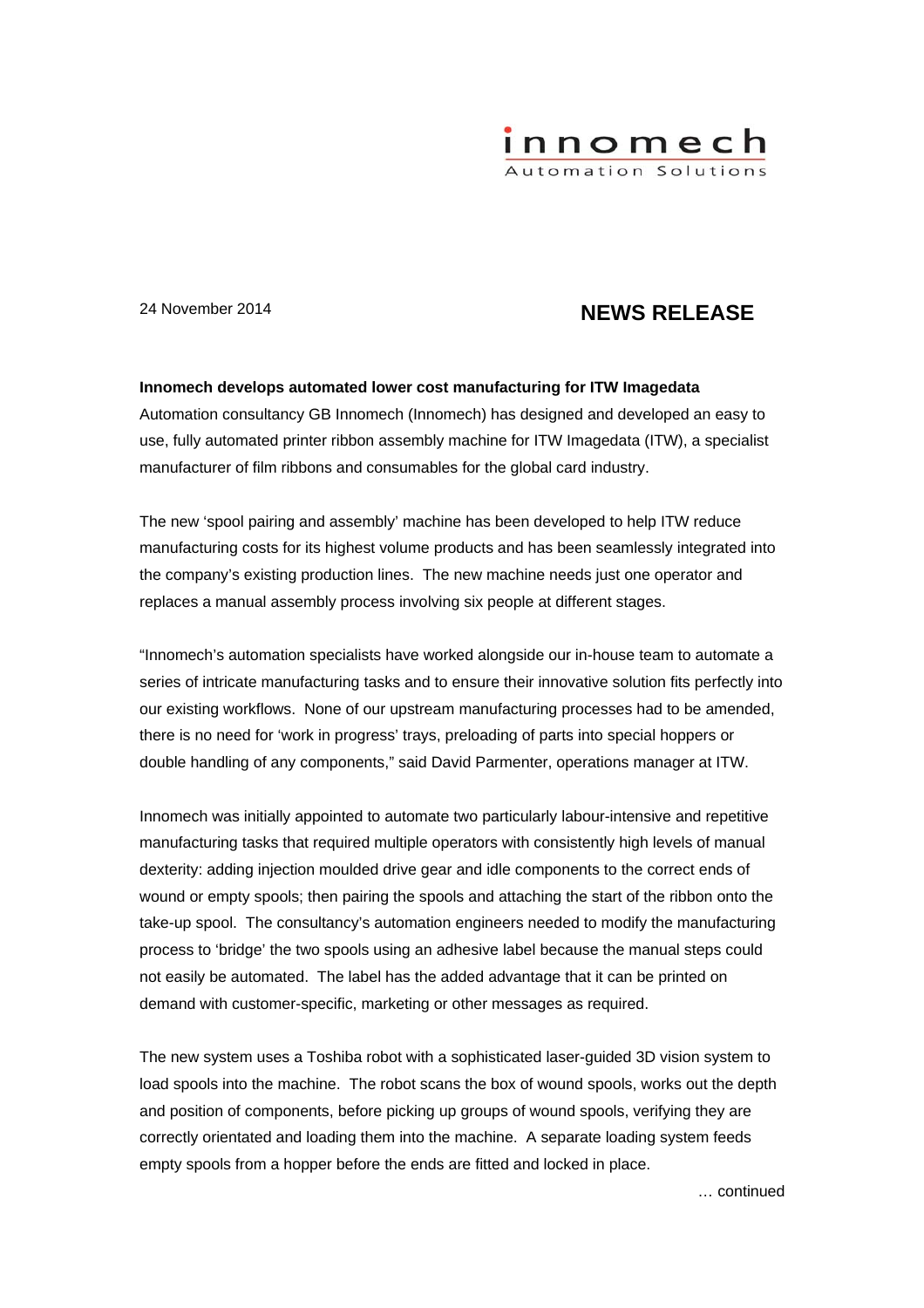The machine then rotates the wound spool to 'find' the end flap, applies a label to link the wound and take-up spools, winds the empty spool to take up the exposed adhesive surface, and then passes the paired spools onto ITW's existing flow wrapping station. Innomech has also configured ITW's new automated assembly machine to handle multiple different spool sizes with simple menu-based selections allowing operators to quickly and easily change it over as required.

## **Notes to editors:**

#### **About ITW Imagedata**

ITW Imagedata (ITW) is a major global manufacturer of consumables for the card industry, based in Manningtree, Essex. The company specialises in the design, manufacture and supply of D2T2 (dye diffusion thermal transfer or dye sublimation) ribbons for OEM card printer manufacturers and the development of a broad range of card-related consumables and substrates. ITW products are widely used across the world for a wide range of security and identity card applications including access control, licensing, travel passes and national ID schemes.

For further information see itw-imagedata.com

#### **About GB Innomech**

GB Innomech (Innomech) specialises in automating highly complex and labour-intensive manufacturing processes to maximise outputs, improve product quality and boost business performance. The company works with major international manufacturers in sectors such as pharmaceuticals, medical devices and environmental, as well as earlier-stage businesses looking to bring breakthrough technologies or products to market.

Innomech has a growing market reputation for solving the toughest of manufacturing problems by the early identification and management of risk, often cross-fertilising technologies and techniques from a range of industry sectors. All projects from initial feasibility studies through to building production-scale machines are conducted to high specification pharmaceutical industry standards and are designed to comply with GAMP5, FDA and other international standards.

The company was founded in 1990, is based at The Innovation Centre in Witchford, north of Cambridge and was awarded The Queen's Award for Enterprise 2009 to recognise its sustained growth in international markets.

For additional information about GB Innomech please visit or contact:

- www.innomech.co.uk
- Press enquiries to Simon McKay on +44 (0)1353 741075 or email to simonmckay@innomech.co.uk
- All other enquiries to Tim Mead at Innomech on +44 (0)1353 667394

## **Photographs**

Print quality JPEGs of the images below have been attached to the original email or are available on request from Simon McKay (details above). Alternative images can be supplied.



1 Innomech has developed a fully automated 'spool pairing and assembly' machine for ITW Imagedata, a specialist manufacturer of film ribbons used to print identity and security cards (as shown above). Credit: GB Innomech